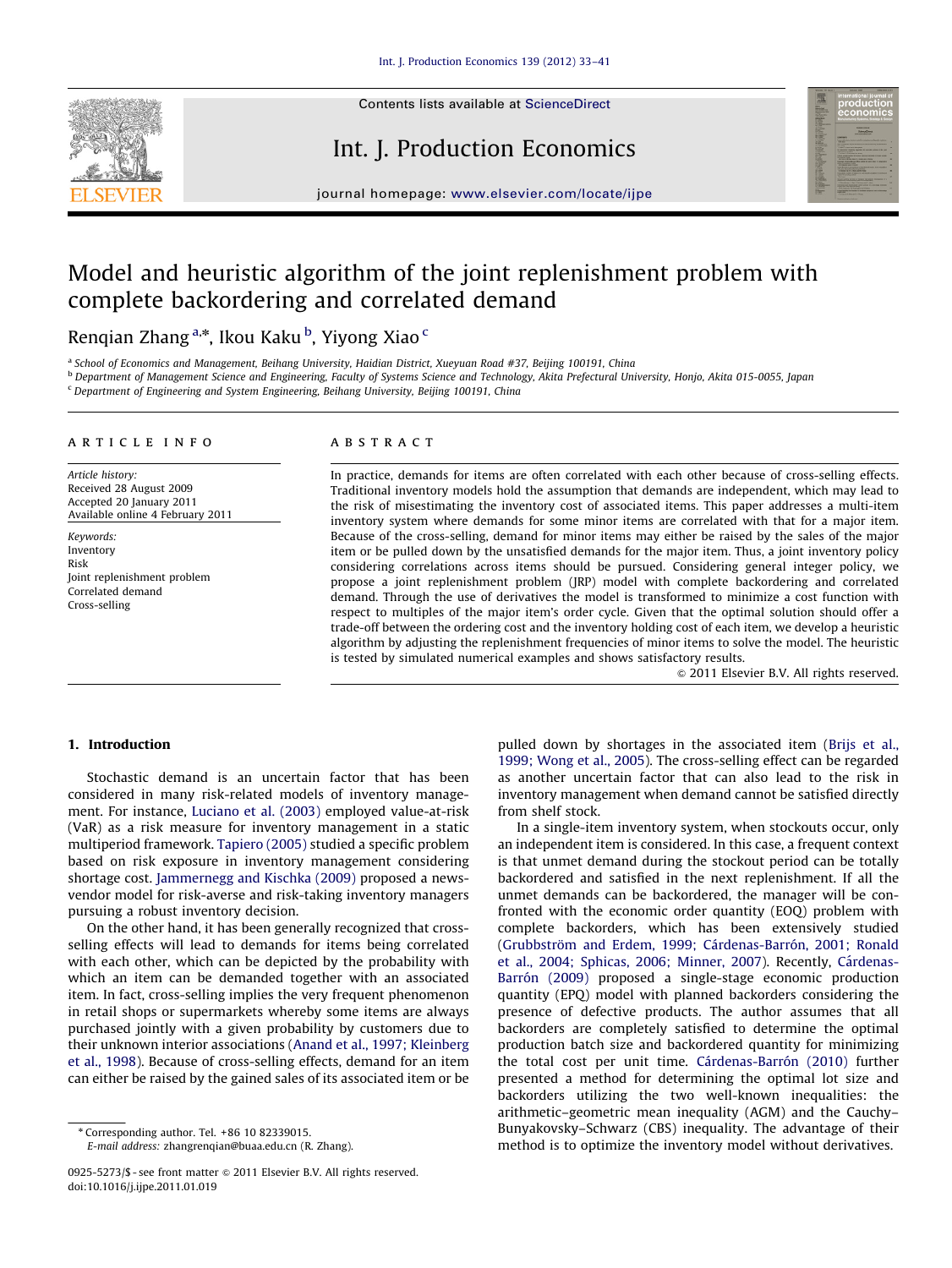The topic of the single-item inventory model with backorders has attracted considerable attention in inventory management. However, it is more familiar for multiple items to occur in realworld inventory systems, which makes it inevitable for inventory managers to be confronted with multi-item problems in inventory management. Moreover, demands for items are frequently correlated with each other. Thus, we should take into account multiple items in inventory management by introducing correlated demand into inventory models.

The basic formulation of the multi-item inventory model is the so-called joint replenishment problem (JRP) ([Goyal, 1973; Silver](#page--1-0) [et al., 1998\)](#page--1-0). In the JRP, it is assumed that many items are procured from the same producer. Any replenishment can give rise to a major ordering cost, and at the same time a minor ordering cost is always associated with the item replenished. For instance, if we order different types of fish, the transportation will incur a major ordering cost because transportation costs always occur at every replenishment point regardless of what kind of fish we ordered. However, the keeping costs of different types of fish during transportation are only correlated to the specific type of fish and are charged only when the corresponding type of fish is replenished. Hence, in the JRP, many items can share a common major ordering cost if replenished simultaneously, and an item also incurs a minor ordering cost if ordered. Obviously, coordination of replenishments of all items reduces the number of major and minor ordering costs, which will lead to a lower total inventory cost. Furthermore, because supply cycles of all items must be coordinated for convenient communication and scheduling, it is a conventional assumption in the JRP that the time interval between replenishments of an item is a positive integer multiple of a basic order cycle.

The traditional JRP has been studied extensively including as heuristic algorithms and global optimal algorithms ([Goyal 1973,](#page--1-0) [1974, 1985, 1988; Silver, 1976; Goyal and Belton, 1979; Kaspi and](#page--1-0) [Rosenblatt, 1983, 1991; Goyal and Deshmukh, 1993; Viswanathan,](#page--1-0) [1996; Wildeman et al., 1997; Lee and Yao, 2003; Nilsson et al.,](#page--1-0) [2007; Porras and Dekker, 2008](#page--1-0)), where independent demand and no stockouts are assumed. However, some inventory systems may adopt a backordering policy, which violates the assumption of no stockouts. Moreover, correlated demands across items caused by cross-selling frequently occur in practice [\(Zhang et al., 2011\)](#page--1-0). Therefore, it is more applicable to build a multi-item inventory model taking into account of correlations across items.

This paper studies a multi-item inventory system comprising a major item and some minor items. Demand for the major item is independent and demand for the minor items is correlated with that for the major item. Because of cross-selling effects, if the major item is stocked out, customers will probabilistically give up buying the minor items and demand for the minor items may be pulled down to a certain degree. We assume that the unmet demand for the major item can be completely backordered, while demand for the minor items must be met without stockouts. Based on the general integer (GI) policy whereby the minor item's supply cycle is equal to a positive integer times the time length of the major item's supply cycle, we build a JRP model with complete backordering and correlated demand. Similar to the traditional JRP, the analytical solution of the proposed model cannot be found. Thus, we propose a heuristic algorithm that balances the ordering cost and the inventory holding cost by adjusting the replenishment frequencies of minor items to optimize the total inventory cost. The computational study shows that the solution attained by the heuristic is very close to the exact optimal solution.

The rest of the paper is organized as follows. In Section 2, we present our assumptions and notations and then build the JRP model with complete backordering and correlated demand caused by cross-selling. The heuristic algorithm for solving the model is developed in Section 3. Section 4 presents numerical examples for computational experiments and for investigating the effectiveness of the heuristic. Section 5 concludes the paper.

### 2. Model formulation

### 2.1. Assumptions and notations

The phenomenon whereby demand for some minor items is correlated with that for a major item often occurs in electronic supermarkets. For instance, it is highly likely that a customer who buys a digital camera will also buy an additional memory stick and a battery/cell simultaneously as standbys. Thus, sales of digital cameras often influence demand for memory sticks and batteries/cells. On the other hand, if the digital camera is stocked out, the customer will not purchase the memory stick and the battery as standbys until the digital camera is replenished. This phenomenon whereby sales of a major item may lead to demand for minor items is known as cross-selling. Because of cross-selling effects, the minor item can be either sold independently or promoted through joint sales with the major item.

Generally, if the major item is out of stock, because of monopolization, almost all customers will be willing to backorder the item and wait for the next replenishment. Thus, the inventory decision for the major item can be made according to the EOQ with complete backordering. However, if a minor item is stocked out, most customers will opt to purchase it from another vendor because the minor item may be cheaper or less technologically complex than the major item, which makes it difficult to monopolize the minor item. Therefore, the backordering rate of the minor item is nearly 0, which is a case of pure lost sales. From the single-item EOQ with pure lost sales, to maximize the profit on a minor item that is profitable but with a backordering rate equal to 0, we should meet all the demand without stockouts [\(Pentico and](#page--1-0) [Drake, 2009](#page--1-0)). Since demands for the major and the minor items are correlated during the entire supply cycle, a joint inventory policy should be pursued for these items to maximize the profit from inventory management. In modeling this inventory system, the following assumptions are made.

- 1. The demand rate is constant and the planning horizon is infinite.
- 2. Replenishment is instantaneous and costs no time.
- 3. Lead time is zero.
- 4. The major item can be completely backordered and the minor items should not be stocked out.
- 5. Although it is probable that a customer will give up purchasing minor items while the major item is stocked out, we depict this in an expectation, i.e., we assume that one unit of lost sale of the major item will pull down the demand for the minor item at a constant rate.
- 6. For regular communication and easier scheduling, a general integer policy is employed, i.e., the time length of the order cycle of the minor item is equal to a positive integer times the time length of the order cycle of the major item.

The last assumption is based on the fact that the purchasing cost of the major item is often higher than that of the minor item. In practice, the expensive items, e.g., items in the A class, are often important in inventory and may be replenished more frequently to keep a lower inventory holding cost ([Silver et al., 1998\)](#page--1-0). Therefore, it is reasonable to assume that the time length of the supply cycle of a minor item is longer than that of a major item. Suppose that we have one major item and N minor items then, all the notations in the model are as follows.